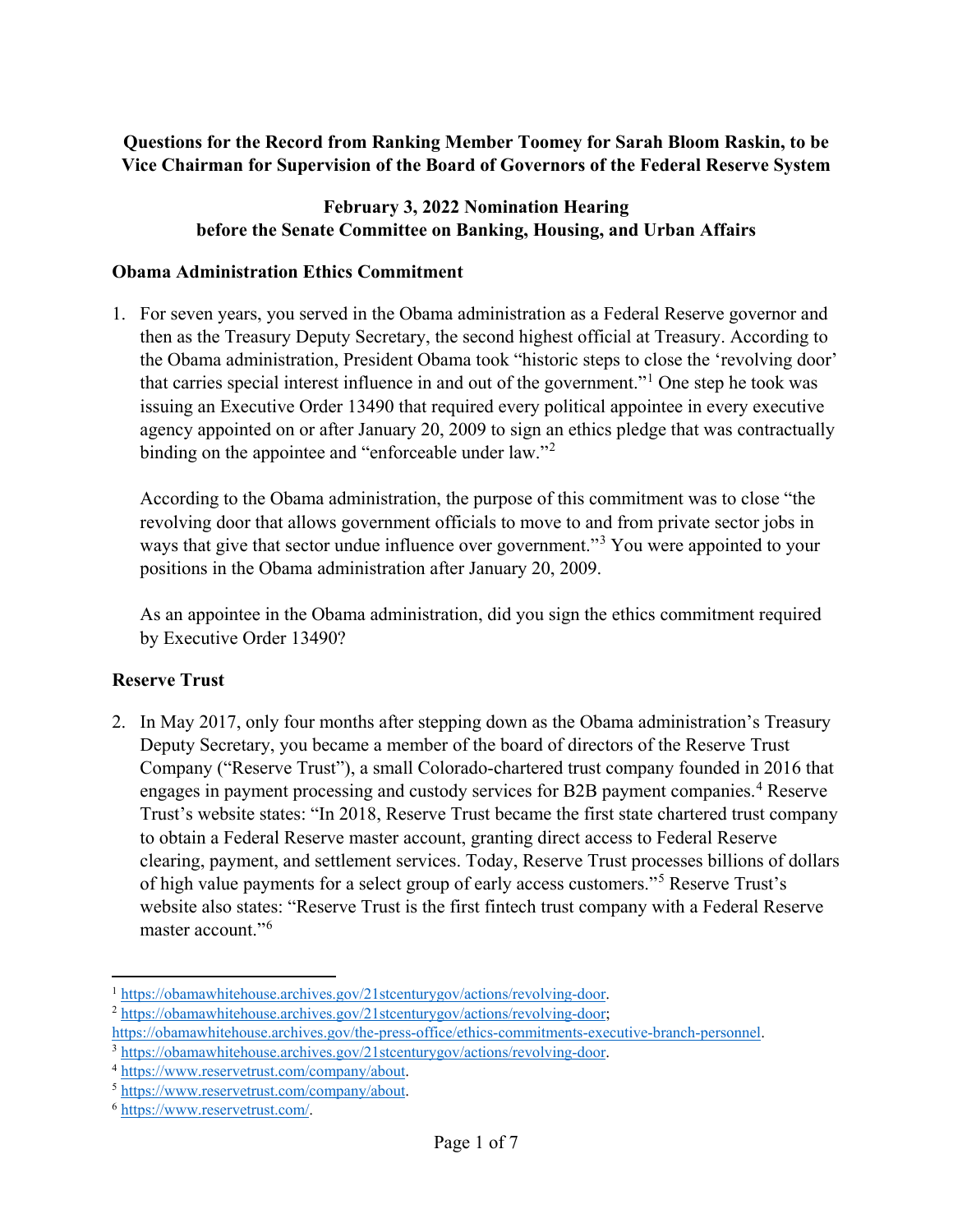In June 2017, the Kansas City Federal Reserve Bank ("Kansas City Fed") denied Reserve Trust's application for a Fed master account. But the next year, in 2018, the Kansas City Fed changed its mind and granted Reserve Trust a master account.

Reserve Trust appears to be the only nonbank fintech company with a Federal Reserve ("Fed") master account despite other banks and non-banks with non-traditional charters having applied for Fed master accounts. It remains puzzling how Reserve Trust obtained this account when other institutions have been denied access, leading one bank to file a lawsuit against the Federal Reserve Bank of New York over the issue. Yet, Reserve Trust's application was quietly granted during the pendency of that litigation.

On a call with Senate Banking Committee ("Banking Committee") staff on January 28, 2022, you said that when you were a Reserve Trust director there was a lot of discussion at Reserve Trust about getting a Fed master account, but that you do not know why Reserve Trust wanted a master account. This statement is puzzling given how much Reserve Trust and its investors tout the value of the company's Fed master account and that you served on the company's board when its master account application was denied but then later approved.

Reserve Trust's website boasts about the company's Fed master account in multiple places.<sup>[7](#page-1-0)</sup> One of the company's investors has emphasized that Reserve Trust is "[a]rmed with a master account at the Federal Reserve (and direct access to the rails)."[8](#page-1-1) Another one of Reserve Trust's investors—QED Investors—has asserted that Reserve Trust's Fed master account gives it "unprecedented access to the US payment system."[9](#page-1-2) And Amias Gerety, a partner at QED Investors who served as a senior Treasury official with you in the Obama administration, has stated that "Reserve Trust has limitless potential and is focused on a becoming a transformative payments infrastructure company that *operates in a different category than most fintech companies because it connects to the U.S. payment system directly rather than through a partner bank*."[10](#page-1-3) (emphasis added)

On that same January 28, 2022 call, Republican Banking Committee staff asked you whether you communicated with the Kansas City Fed or the Fed about Reserve Trust. You avoided answering the question by responding that you knew Reserve Trust had interactions and discussions with the Kansas City Fed about getting a Fed master account. When Republican Banking Committee staff again asked you whether you communicated with the Kansas City Fed or the Fed about Reserve Trust you became defensive noting that Reserve Trust was a regulated financial institution and that your answer could involve confidential supervisory information. (It is inconceivable that the mere fact that you communicated with the Kansas City Fed or the Fed would be confidential supervisory information.) You ultimately told

 $\overline{\phantom{a}}$ 

<span id="page-1-0"></span><sup>7</sup> [https://www.reservetrust.com/;](https://www.reservetrust.com/) [https://www.reservetrust.com/company/about.](https://www.reservetrust.com/company/about)

<span id="page-1-1"></span><sup>8</sup> [https://mattlevinson.medium.com/investing-in-reserve-trust-13c4652265f1.](https://mattlevinson.medium.com/investing-in-reserve-trust-13c4652265f1)<br>9 [https://www.qedinvestors.com/companies/reserve-trust.](https://www.qedinvestors.com/companies/reserve-trust)<br><sup>10</sup> https://www.qedinvestors.com/companies/reserve-trust.

<span id="page-1-2"></span>

<span id="page-1-3"></span>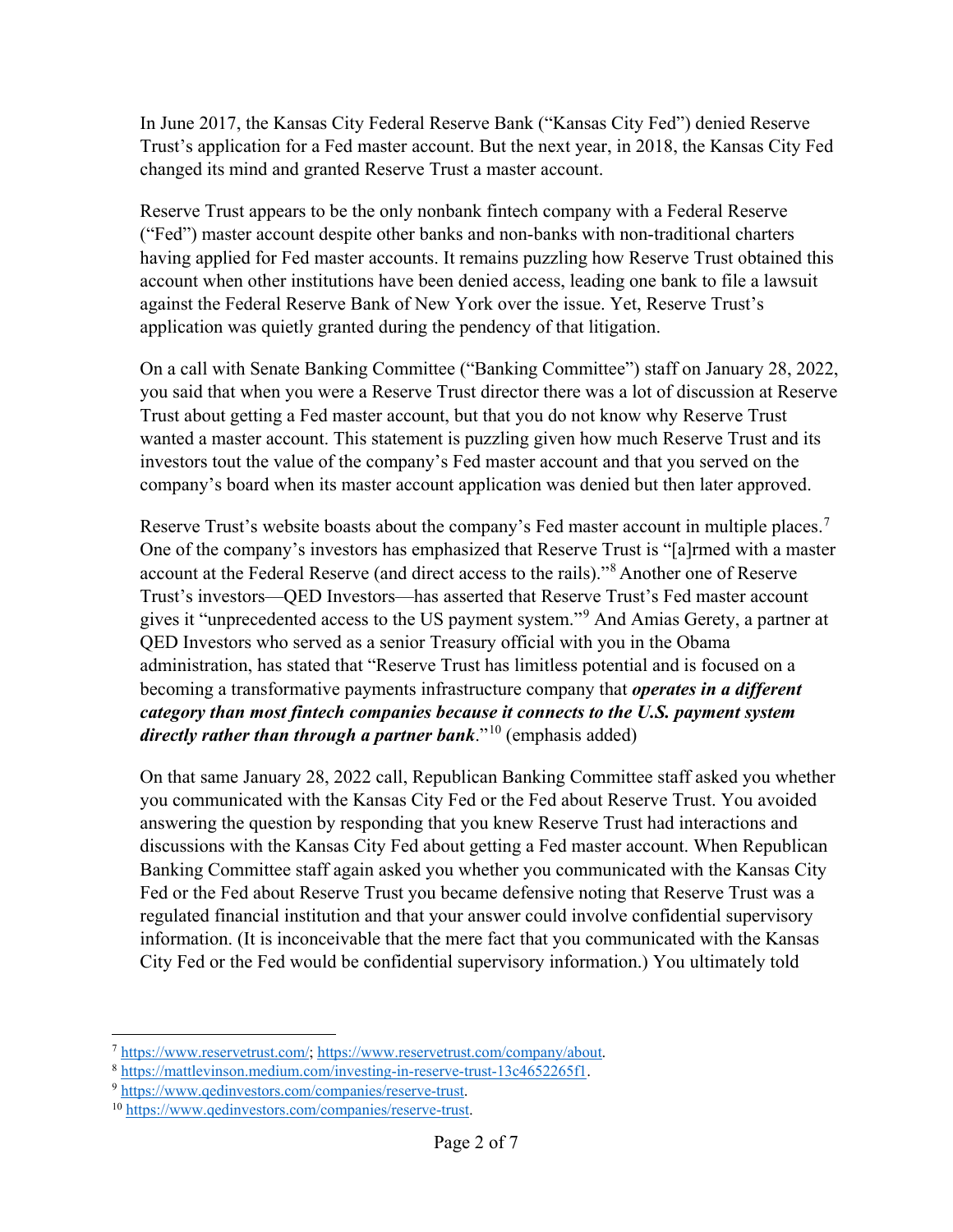Banking Committee staff that you did not remember whether you communicated with the Kansas City Fed or the Fed about Reserve Trust.

At the February 3, 2022 Banking Committee hearing, Senator Cynthia Lummis (R-WY) similarly asked you whether you communicated with the Federal Reserve about Reserve Trust's master account application. In fact, she asked you this question three different times. You never answered her question. Like Senator Lummis, I have learned that you did, in fact, call the Kansas City Fed in August 2017, which was after Reserve Trust's master account application had been denied in June 2017. We only discovered your call to the Kansas City Fed on the evening of February 2, 2022, which was the night before your nomination hearing.

- a. Please describe in detail the actions you took to help Reserve Trust obtain a Fed master account.
- b. Yes or no: After Reserve Trust's master account application was denied in June 2017, did you communicate (by phone, email, text, meeting, or otherwise) with anyone at the Kansas City Fed? If your answer is "yes":
	- i. What are the names and titles of the people you communicated with at the Kansas City Fed?
	- ii. When did you communicate with them?
	- iii. What did you discuss in these communications?
	- iv. Please specifically identify the mode of each communication (in-person or virtual meeting, phone call, email, text, or otherwise).
	- v. If you communicated by written correspondence, including email or text, please provide a copy of that correspondence.
	- vi. Who did you tell about your communications? What are their names and titles?
- c. Yes or no: At any time during your service as a director of Reserve Trust, which you have indicated was from May 2017 through August 2019, did you communicate (by phone, email, text, meeting, or otherwise) with anyone at the Kansas City Fed? If your answer is "yes":
	- i. What are the names and titles of the people you communicated with at the Kansas City Fed?
	- ii. When did you communicate with them?
	- iii. How many times did you communicate with them?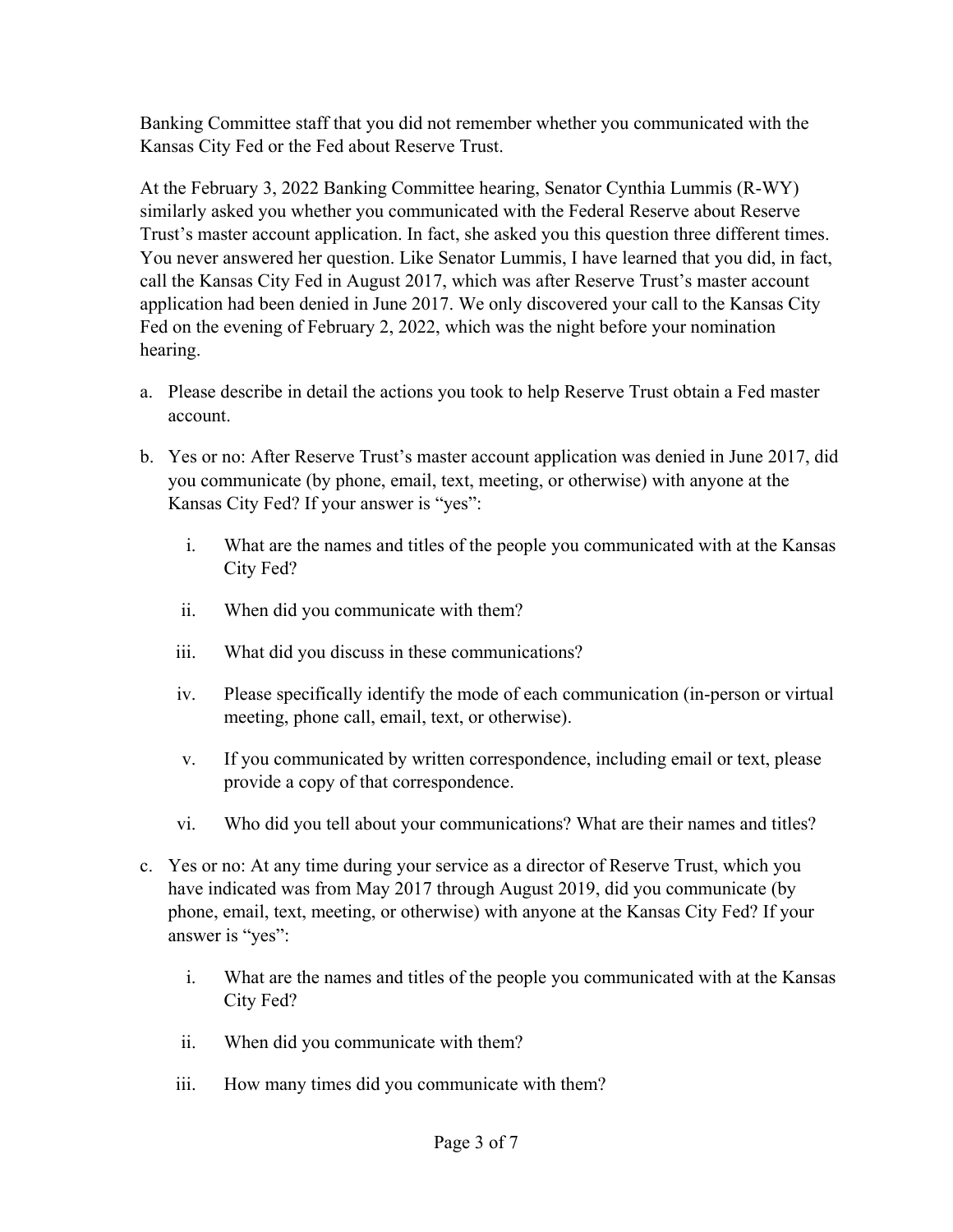- iv. What did you discuss in these communications?
- v. Please specifically identify the mode of each communication (in-person or virtual meeting, phone call, email, text, or otherwise).
- vi. If you communicated by written correspondence, including email or text, please provide a copy of that correspondence.
- vii. Who did you tell about your communications? What are their names and titles?
- d. Yes or no: At any time during your service as a director of Reserve Trust, which you have indicated was from May 2017 through August 2019, did you communicate (by phone, email, text, meeting, or otherwise) with anyone at the Fed in Washington, DC? If your answer is "yes":
	- i. What are the names and titles of the people you communicated with at the Fed?
	- ii. When did you communicate with them?
	- iii. What did you discuss in these communications?
	- iv. Who did you tell about your communications? What are their names and titles?
	- v. Please specifically identify the mode of each communication (in-person or virtual meeting, phone call, email, text, or otherwise).
	- vi. If you communicated by written correspondence, including email or text, please provide a copy of that correspondence.
- e. Yes or no: Did any other Reserve Trust directors, including Gail Ball, the former Head of the Payment Studies Group at the Richmond Federal Reserve Bank, whom you told Banking Committee staff served on Reserve Trust's board with you,<sup>[11](#page-3-0)</sup> communicate with anyone at the Kansas City Fed regarding Reserve Trust's master account application? If your answer is "yes":
	- i. What are the names of the Reserve Trust directors who had these communications?
	- ii. What are the names and titles of the people at the Kansas City Fed that these Reserve Trust directors communicated with?
- f. Did any other Reserve Trust directors, including Gail Ball, the former Head of the Payment Studies Group at the Richmond Federal Reserve Bank, whom you told Banking

<span id="page-3-0"></span> $\overline{a}$ <sup>11</sup> [https://www.businesswire.com/news/home/20150331006859/en/Gail-Ball-Financial-Industry-Operations-Leader](https://www.businesswire.com/news/home/20150331006859/en/Gail-Ball-Financial-Industry-Operations-Leader-joins-The-Bancorp)[joins-The-Bancorp.](https://www.businesswire.com/news/home/20150331006859/en/Gail-Ball-Financial-Industry-Operations-Leader-joins-The-Bancorp)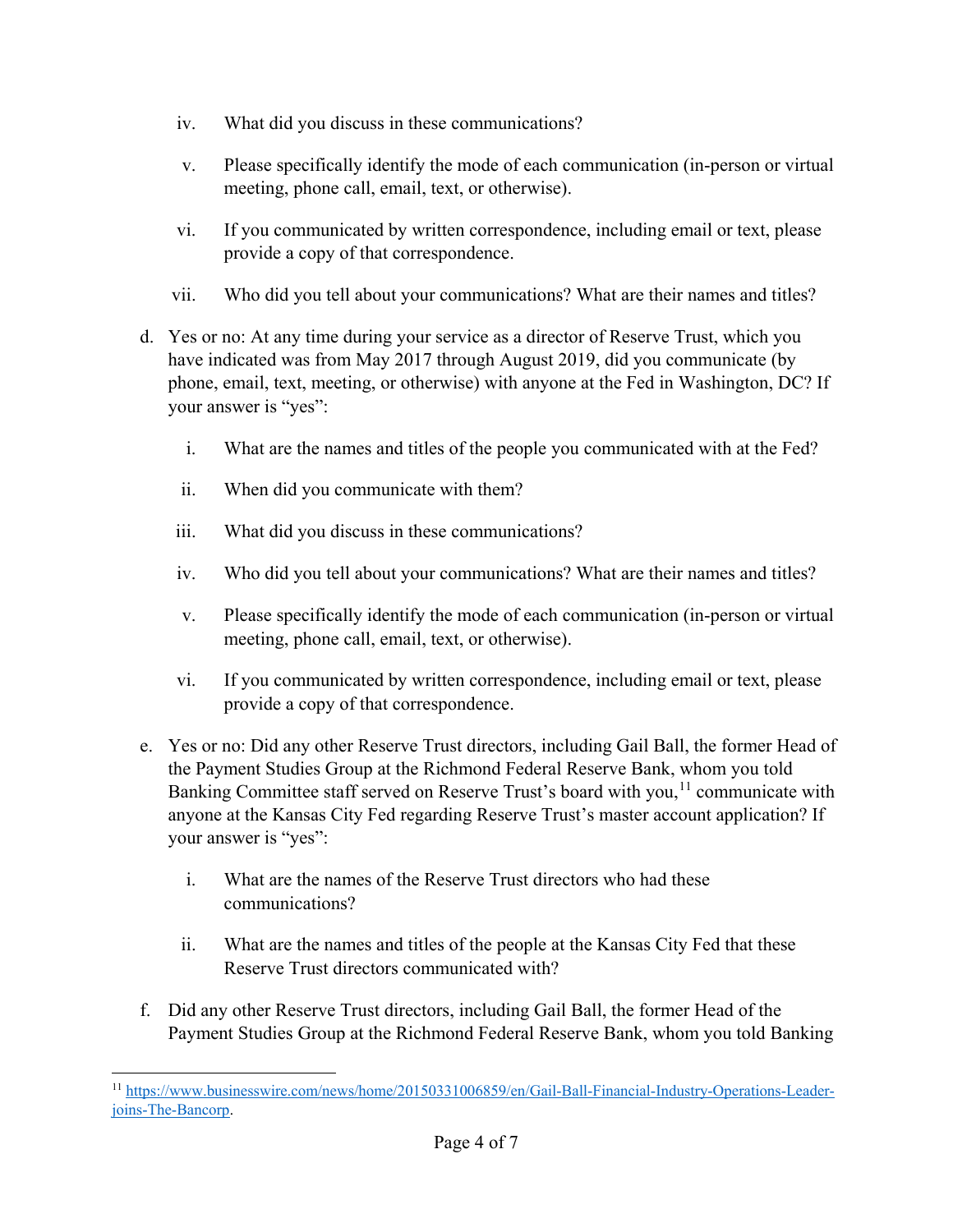Committee staff served on Reserve Trust's board with you,<sup>[12](#page-4-0)</sup> communicate with anyone at the Fed in Washington, DC regarding Reserve Trust's master account application? If your answer is "yes":

- i. What are the names of the Reserve Trust directors who had these communications?
- ii. What are the names and titles of the people at the Fed in Washington, DC that these Reserve Trust directors communicated with?
- 3. How did you learn of the opportunity to join Reserve Trust's board of directors?
- 4. What are the names of the people who approached you about joining Reserve Trust's board of directors?
- 5. Was there any written document or agreement that outlined the terms and conditions of your service as Reserve Trust director? If the answer is "yes," please provide a copy of that document or agreement.
- 6. During your service as a Reserve Trust director, how often did the Reserve Trust board of directors meet?
- 7. During your service as a Reserve Trust director, how many Reserve Trust board meetings did you attend? Please provide dates for all meetings.
- 8. During your service as a Reserve Trust director:
	- a. Typically, how many hours per week, month, and year did you spend doing Reserve Trust-related work?
- 9. On a January 28, 2022 call, you indicated to Banking Committee staff that you were not compensated by Reserve Trust for serving on the board of directors, but that instead you received shares in Reserve Trust when you joined the company's board. You stated that you received shares, not stock options.
	- a. When did you receive your shares in Reserve Trust and how many shares did you receive? Please identify the month(s) and year(s) you received shares and the amount(s) you received.
	- b. Did you pay for the Reserve Trust shares that you received? If the answer is "yes," how much did you pay per share?

<span id="page-4-0"></span> $\overline{a}$ <sup>12</sup> [https://www.businesswire.com/news/home/20150331006859/en/Gail-Ball-Financial-Industry-Operations-Leader](https://www.businesswire.com/news/home/20150331006859/en/Gail-Ball-Financial-Industry-Operations-Leader-joins-The-Bancorp)[joins-The-Bancorp.](https://www.businesswire.com/news/home/20150331006859/en/Gail-Ball-Financial-Industry-Operations-Leader-joins-The-Bancorp)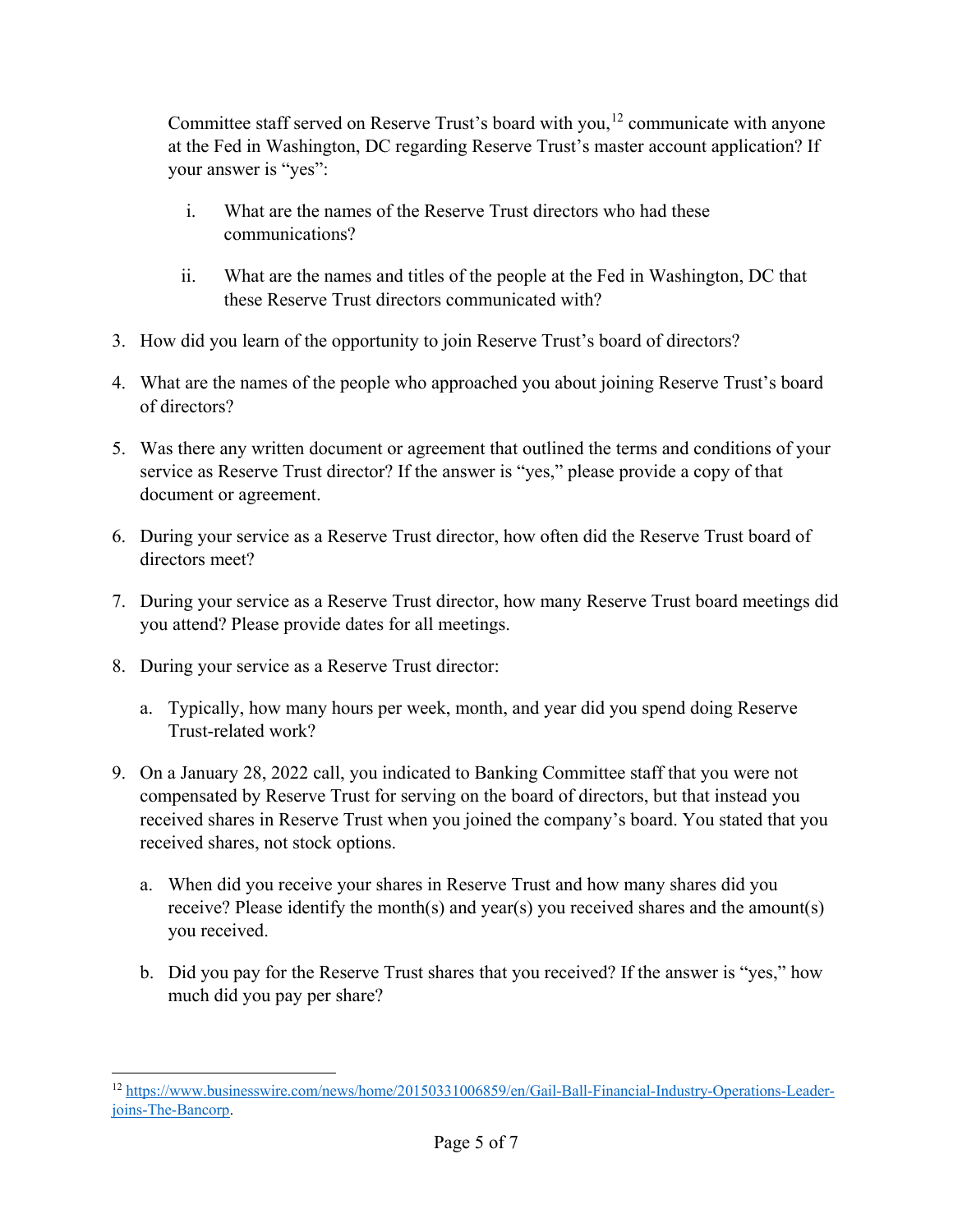- c. What was the par value of your Reserve Trust shares when you received them?
- d. Was there an estimated value of your Reserve Trust shares when you received them, and, if so, what was that amount?
- g. During your service as a Reserve Trust director, were any valuations of Reserve Trust as a company conducted? If the answer is "yes," did the valuations of Reserve Trust increase *after* Reserve Trust obtained its Fed master account in 2018?
- h. Did you receive any income or other compensation from Reserve Trust other than shares of the company? If the answer is "yes," please list the amount and type of income or other compensation that you received by year.
- 10. According to a House periodic transaction report (PTR) filed by your husband Congressman Jamie Raskin (D-MD) on August 13, 2021, you sold 195,936 Reserve Trust shares for \$7.50 per share in 2020, which amounts to almost \$1.5 million.<sup>[13](#page-5-0)</sup>
	- a. This PTR lists two dates (December 18, 2020 and November 13, 2020). It is unclear from the PTR which date you sold your shares on. On what date did you sell your Reserve Trust shares?
	- b. You sold these shares to QED Investors. How was the \$7.50 per share sale price determined?
	- c. Was there any written document or agreement that outlined the terms and conditions governing the sale of your Reserve Trust shares? If the answer is "yes," please provide a copy of that document or agreement.

# **Promontory Financial Group**

 $\overline{a}$ 

- 11. You have been on Promontory's Advisory Board since 2018 and you are currently one of its vice chairs. [14](#page-5-1) Earlier in your career, you worked as a Managing Director at Promontory from 2003 to 2007. Promontory has drawn scrutiny from Congress and journalists, including for transparency and conflicts of interest issues. Unlike other consultants engaged in lobbying, Promontory is not legally required to register and disclose its clients.
	- a. How often does Promontory's Advisory Board meet?
	- b. How many Promontory Advisory Board meetings have you attended?
	- c. Typically, how many hours per week, month, and year do you spend doing Promontoryrelated work?

<span id="page-5-0"></span><sup>&</sup>lt;sup>13</sup> [https://disclosures-clerk.house.gov/public\\_disc/ptr-pdfs/2021/20019320.pdf.](https://disclosures-clerk.house.gov/public_disc/ptr-pdfs/2021/20019320.pdf)

<span id="page-5-1"></span><sup>14</sup> [https://www.promontory.com/our-expertise/expert/5d07d6d5d0139e0b8bfcc201.](https://www.promontory.com/our-expertise/expert/5d07d6d5d0139e0b8bfcc201)